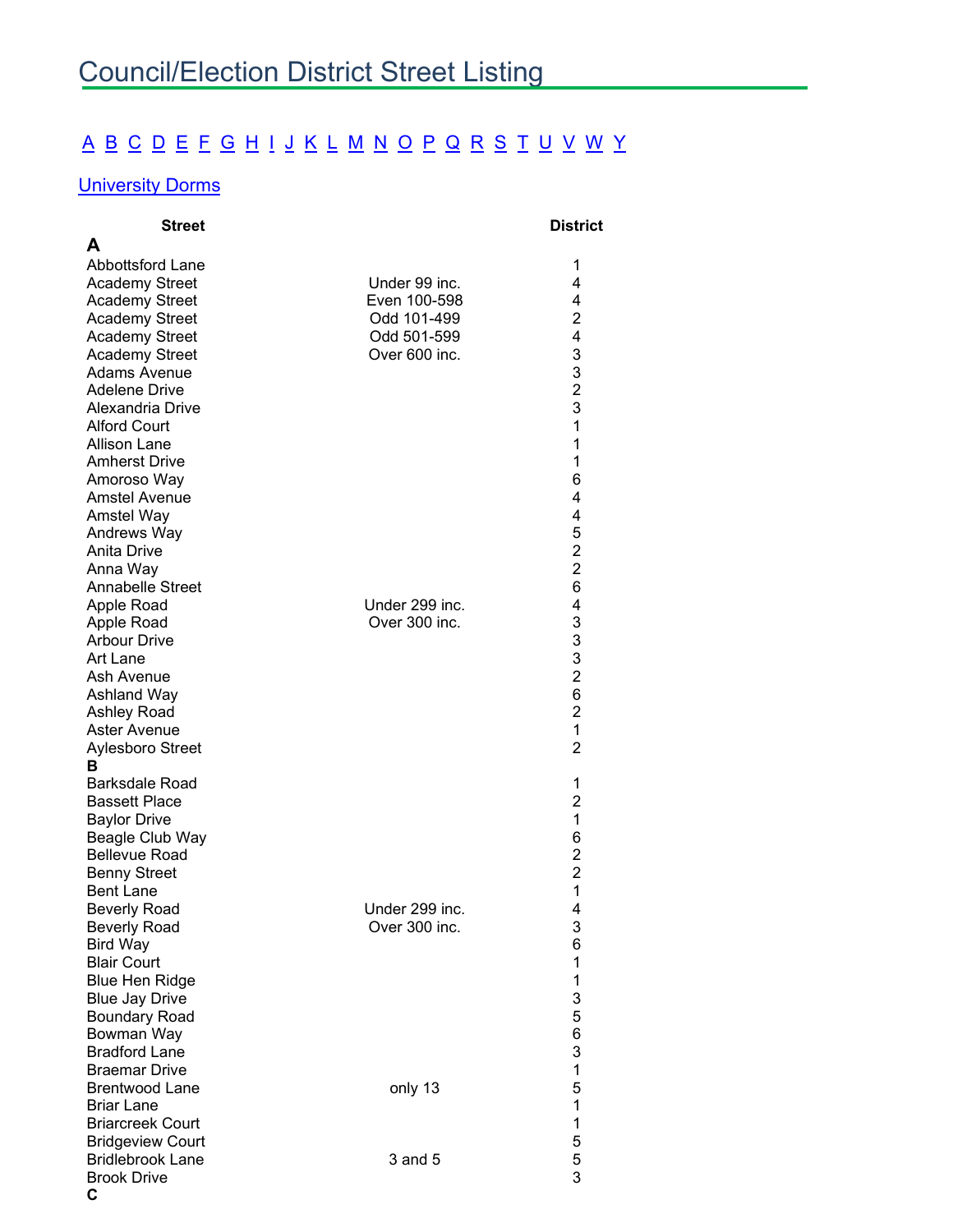<span id="page-1-0"></span>

| <b>Caldwell Place</b><br>Cambridge Drive<br>Cannon's Way<br><b>Canton Drive</b><br><b>Capitol Trail</b><br><b>Capitol Trail</b>                                                         | odd to 523 inc.<br>even to 580 inc.                                                               | $\overline{c}$<br>5<br>$\begin{array}{c} 2 \\ 3 \\ 2 \end{array}$<br>$\overline{2}$<br>$\overline{1}$ |
|-----------------------------------------------------------------------------------------------------------------------------------------------------------------------------------------|---------------------------------------------------------------------------------------------------|-------------------------------------------------------------------------------------------------------|
| Casho Mill Road<br>Casho Mill Road<br>Casho Mill Road<br><b>Center Street</b><br><b>Chambers Street</b><br><b>Chapel Street</b>                                                         | 1-1090 inc.<br>1201 - 1520<br>Old<br><b>North</b>                                                 | 3<br>$\mathbf{1}$<br>6<br>$\overline{2}$<br>6                                                         |
| <b>Chapel Street</b><br><b>Chapel Street</b><br>Cheltenham Road                                                                                                                         | South to 263, 403-680, 758, 911<br>South 272 to 315 inc.                                          | $\overline{c}$<br>3<br>1                                                                              |
| <b>Chestnut Hill Road</b><br>Chickory Way<br><b>Chimney Ridge Drive</b><br><b>Choate Street</b><br>Christiana Drive<br><b>Christina Mill Drive</b><br><b>Chrysler Avenue</b>            | West odd to 297, even to 284                                                                      | 3<br>1<br>4<br>6<br>$\frac{5}{3}$<br>3                                                                |
| <b>Church Road</b><br><b>Church Street</b><br><b>Cider Mill Court</b>                                                                                                                   | West only 500,702, 704, 706, 903,<br>905, 907, 909                                                | 1<br>5<br>6                                                                                           |
| <b>Clear Spring Lane</b><br><b>Cleveland Avenue</b><br><b>Cleveland Avenue</b><br><b>Cobblefield Court</b><br>Cobblefield Drive<br>Cochran Way                                          | East<br>West<br>East and West                                                                     | 5<br>6<br>53321                                                                                       |
| Colgate Lane<br>College Avenue<br>College Avenue<br>College Avenue<br>College Avenue<br>College Avenue                                                                                  | North odd<br>North even<br>South to 99<br>South 100-299<br>South 300-429<br>South odd 501 to 1119 | 5<br>6<br>6<br>4<br>3<br>$\overline{2}$                                                               |
| College Avenue<br>College Avenue<br><b>Confluence Court</b><br><b>Connell Circle</b><br><b>Continental Avenue</b><br>Cook Way<br><b>Corbit Street</b>                                   | South even 468 to 1120                                                                            | 3<br>5<br>3<br>$\frac{2}{6}$<br>5                                                                     |
| <b>Cornwall Drive</b><br><b>Cornwallis Square</b><br><b>Country Club Drive</b><br><b>Country Hills Drive</b><br><b>Country Place Drive</b><br><b>Courtney Street</b>                    |                                                                                                   | $\frac{3}{2}$<br>5<br>1<br>1<br>4                                                                     |
| <b>Covered Bridge Lane</b><br><b>Creek Bend Court</b><br><b>Creek Bend Drive</b><br>Creek View Road<br>Crow Way<br><b>Crystal Court</b><br><b>Cullen Way</b><br><b>Curtis Lane</b><br>D | only 99                                                                                           | 5<br>6<br>6<br>6<br>6<br>3<br>6<br>6                                                                  |
| Dallam Road<br>Dallas Avenue<br>Danbury Road<br>Danna Lane                                                                                                                              |                                                                                                   | 1<br>3<br>5<br>5                                                                                      |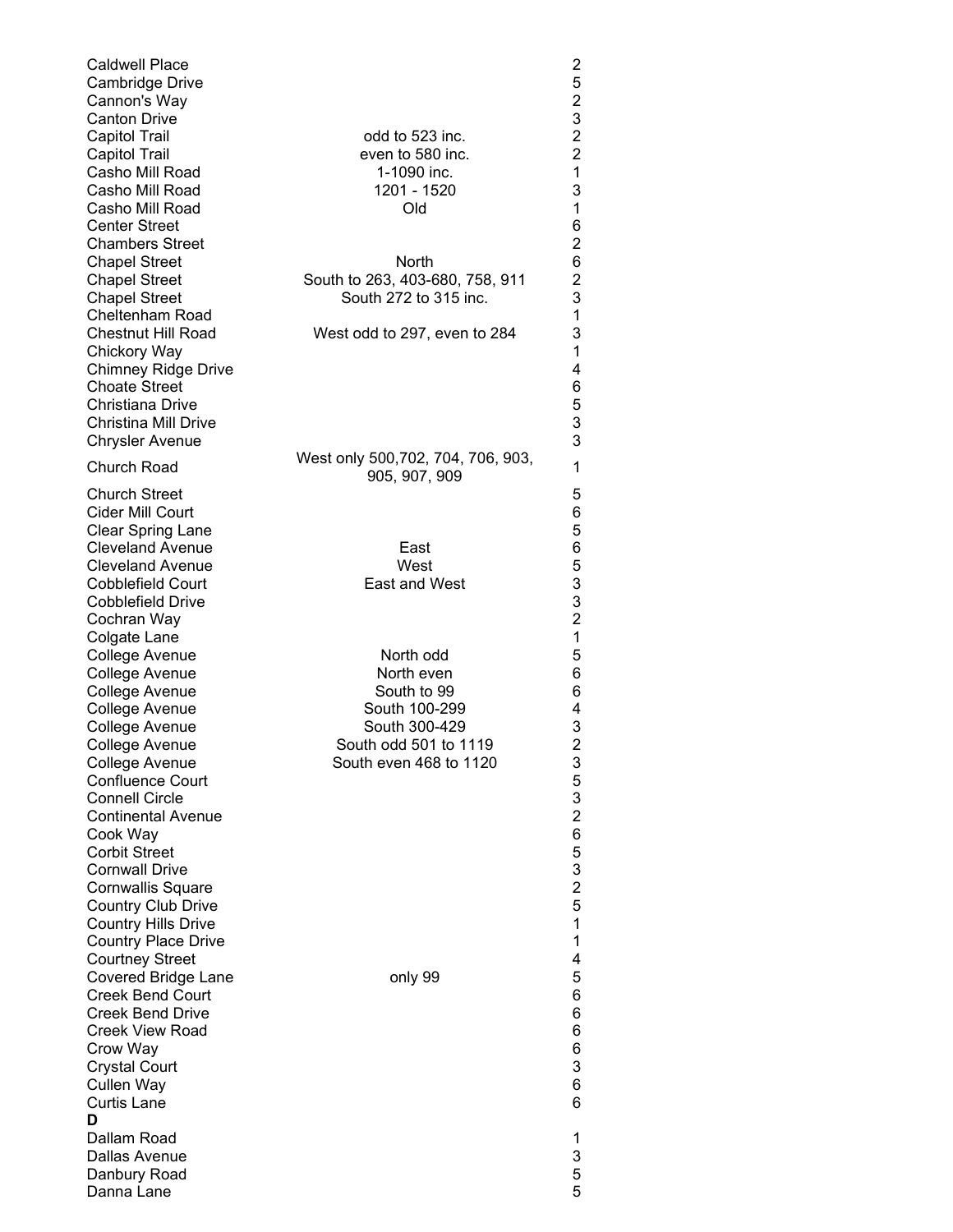<span id="page-2-2"></span><span id="page-2-1"></span><span id="page-2-0"></span>

| Darien Road                | only 2, 3, 4, 5, 11, 15            | 5                                          |
|----------------------------|------------------------------------|--------------------------------------------|
| David Hollowell Drive      |                                    | 5                                          |
| Dean Drive                 |                                    | 6                                          |
| DeKalb Square              |                                    | $\overline{\mathbf{c}}$                    |
| Delanco Court              |                                    | 6                                          |
| Delaware Avenue            | West even                          | 6                                          |
| Delaware Avenue            | West odd                           | 4                                          |
| Delaware Avenue            | East odd to 99                     | 4                                          |
| Delaware Avenue            | East odd over 101                  | $\overline{\mathbf{c}}$                    |
| Delaware Avenue            | East even to 52                    | 6                                          |
| Delaware Avenue            | East even 54-198                   | 4                                          |
| Delaware Avenue            | East even 200 and up               |                                            |
| <b>Delaware Circle</b>     |                                    | $\frac{2}{2}$                              |
| Delgrove Avenue            |                                    | 3                                          |
| <b>Delrem Drive</b>        |                                    |                                            |
| Devon Drive & Place        |                                    |                                            |
| Dillwyn Road               | South 1-15 only                    | 5323                                       |
| <b>District Drive</b>      |                                    |                                            |
| Donna Drive                | only 4-12 inc.                     |                                            |
| Douglas D. Alley Drive     |                                    | $\begin{array}{c} 2 \\ 2 \\ 3 \end{array}$ |
| Dove Drive                 |                                    |                                            |
| <b>Duke Street</b>         |                                    | $\overline{2}$                             |
|                            |                                    | $\overline{2}$                             |
| Dunsmore Road              |                                    |                                            |
| Е                          |                                    |                                            |
| <b>Easton Court</b>        |                                    | 6                                          |
| <b>Edjil Drive</b>         | 204 - 212 inc. and 300 - 310 even  | 2                                          |
| Eleanor's Way              |                                    | 6                                          |
| Elkton Road/South Main St  | odd to 299                         | 4                                          |
| Elkton Road/South Main St  | odd 301-827, 1105                  | 3                                          |
| Elkton Road/South Main St  | Even to 498                        | 4                                          |
|                            | Even 500-998, 1098-1110, 1140,     |                                            |
| <b>Elkton Road</b>         | 1150-1160                          | 3                                          |
| <b>Ellis Court</b>         | <b>Newark Preserve</b>             | 3                                          |
| Elm Avenue                 |                                    | $\overline{c}$                             |
| Elwood Roy Avenue          |                                    | 5                                          |
| <b>Emily Bell Lane</b>     |                                    | 5                                          |
| <b>Ethan Allen Court</b>   |                                    | 1                                          |
| F                          |                                    |                                            |
| <b>Fairfield Drive</b>     |                                    | 5                                          |
| <b>Fairvalley Court</b>    |                                    | 5                                          |
| <b>Fall Brooke Road</b>    |                                    | 6                                          |
| <b>Falling Tree Court</b>  |                                    | 5                                          |
| Farm House Road            |                                    | 5                                          |
| <b>Farnsworth Road</b>     |                                    | $\overline{c}$                             |
| <b>Fawn Drive</b>          | North and South                    | $\mathbf{1}$                               |
| <b>Fenwick Court</b>       |                                    | 6                                          |
| Fir Court                  |                                    | 6                                          |
| <b>Firethorn Court</b>     |                                    | 3                                          |
| Fiske Lane                 |                                    | 1                                          |
| <b>Forest Lane</b>         |                                    | 1                                          |
| <b>Fountainview Circle</b> |                                    | $\overline{\mathbf{c}}$                    |
| <b>Fountainview Drive</b>  |                                    | $\overline{c}$                             |
| <b>Francis Circle</b>      |                                    | 1                                          |
| <b>Fremont Road</b>        |                                    | 5                                          |
| G                          |                                    |                                            |
| <b>Galloway Court</b>      | East and West                      | 1                                          |
| <b>Gateway Drive</b>       |                                    | 3                                          |
| Georgian Circle            | only 1, 2, 3, 4, 8, 30, 32, 34, 36 | 1                                          |
| Giliberti Lane             |                                    | $\overline{c}$                             |
| <b>Glen View Place</b>     |                                    | 6                                          |
| <b>Grantham Place</b>      |                                    | 4                                          |
| <b>Gravenor Lane</b>       |                                    | 3                                          |
| <b>Grays Avenue</b>        |                                    | 5                                          |
| <b>Green Meadow Court</b>  |                                    | 1                                          |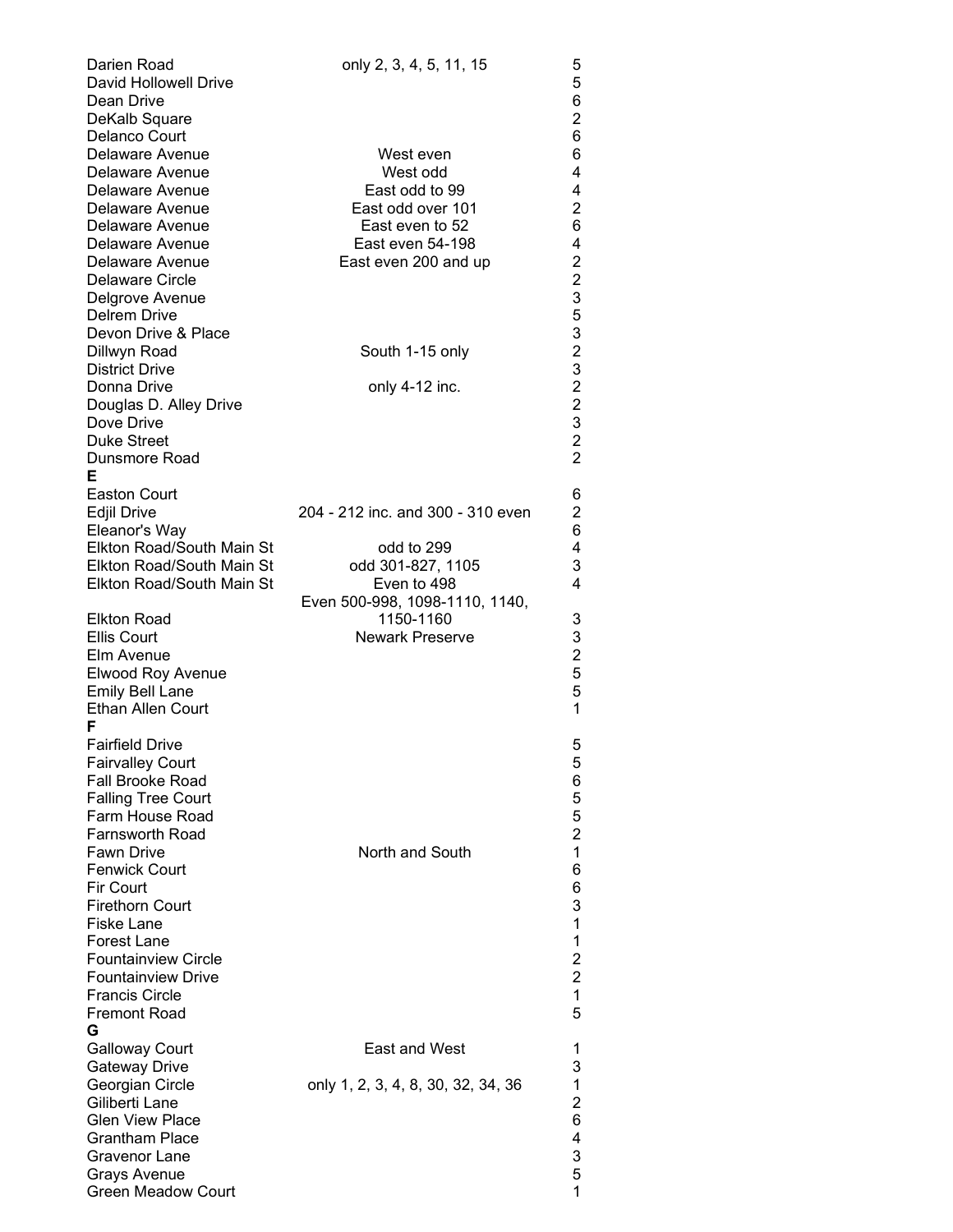<span id="page-3-4"></span><span id="page-3-3"></span><span id="page-3-2"></span><span id="page-3-1"></span><span id="page-3-0"></span>

| н<br><b>Hagley Lane</b><br><b>Haines Street</b><br><b>Haines Street</b><br><b>Haines Street</b><br><b>Haines Street</b><br>Hamlet Way<br>Hanover Place<br><b>Hartford Place</b><br><b>Harvard Lane</b><br><b>Haslet Place</b><br><b>Hawthorne Avenue</b><br>Hayden Way<br>Haywood Court<br>Headwater Lane<br><b>Hearn Place</b><br><b>Heather Court</b><br><b>Hempsted Drive</b><br>Henlopen Court<br><b>Hidden Valley Drive</b><br><b>High Pond Drive</b><br>High Ridge Court<br><b>Hillside Road</b><br><b>Hilltop Road</b><br><b>Holton Place</b><br>Hullihen Court & Drive<br>Independence Circle<br>Independence Way | Even up to 98<br>Even 100-260<br>Even 262 and up<br>Odd | 6<br>4<br>$\overline{c}$<br>4<br>$\overline{c}$<br>3<br>5<br>5<br>$\mathbf{1}$<br>$\frac{2}{2}$<br>6<br>5<br>5<br>5<br>5<br>5<br>6<br>5<br>$\mathbf{1}$<br>1<br>1<br>5<br>3<br>1<br>$\overline{c}$<br>3 |
|---------------------------------------------------------------------------------------------------------------------------------------------------------------------------------------------------------------------------------------------------------------------------------------------------------------------------------------------------------------------------------------------------------------------------------------------------------------------------------------------------------------------------------------------------------------------------------------------------------------------------|---------------------------------------------------------|---------------------------------------------------------------------------------------------------------------------------------------------------------------------------------------------------------|
| Indian Road<br>Interchange Boulevard<br>J                                                                                                                                                                                                                                                                                                                                                                                                                                                                                                                                                                                 |                                                         | 4<br>3                                                                                                                                                                                                  |
| Janice Drive<br>Johnce Road<br>Julie Lane<br>κ                                                                                                                                                                                                                                                                                                                                                                                                                                                                                                                                                                            | even 1102 - 1114, 1202 - 1222                           | 2<br>6<br>1                                                                                                                                                                                             |
| <b>Kayser Court</b><br><b>Kells Avenue</b><br>Kenilworth Avenue<br><b>Kennard Drive</b><br>Kent Way<br>Kenyon Lane<br><b>Kershaw Street</b><br><b>Killens Pond Court</b><br>King William Street<br>Kinross Drive & Court<br><b>Kristins Way</b><br>L                                                                                                                                                                                                                                                                                                                                                                      |                                                         | 1<br>3<br>1<br>5<br>4<br>3<br>6<br>6<br>1<br>1<br>6                                                                                                                                                     |
| Lafayette Road<br>Lakeside Drive<br><b>Lark Drive</b><br>Lasalle Way<br>Leeds Lane<br>Lehigh Road<br>Lenape Lane<br><b>Lincoln Drive</b><br><b>Linden Street</b><br><b>Locust Drive</b><br>Long Meadow Court                                                                                                                                                                                                                                                                                                                                                                                                              | 1002-1005                                               | 1<br>1<br>$\mathbf{3}$<br>6333<br>4<br>6<br>5<br>1                                                                                                                                                      |
| Longwood Lane<br>Lovett Avenue<br>Lovett Avenue<br>Lynley Lane<br>Lynn Drive                                                                                                                                                                                                                                                                                                                                                                                                                                                                                                                                              | Even<br>Odd                                             | 6<br>$\overline{\mathbf{c}}$<br>4<br>6<br>5                                                                                                                                                             |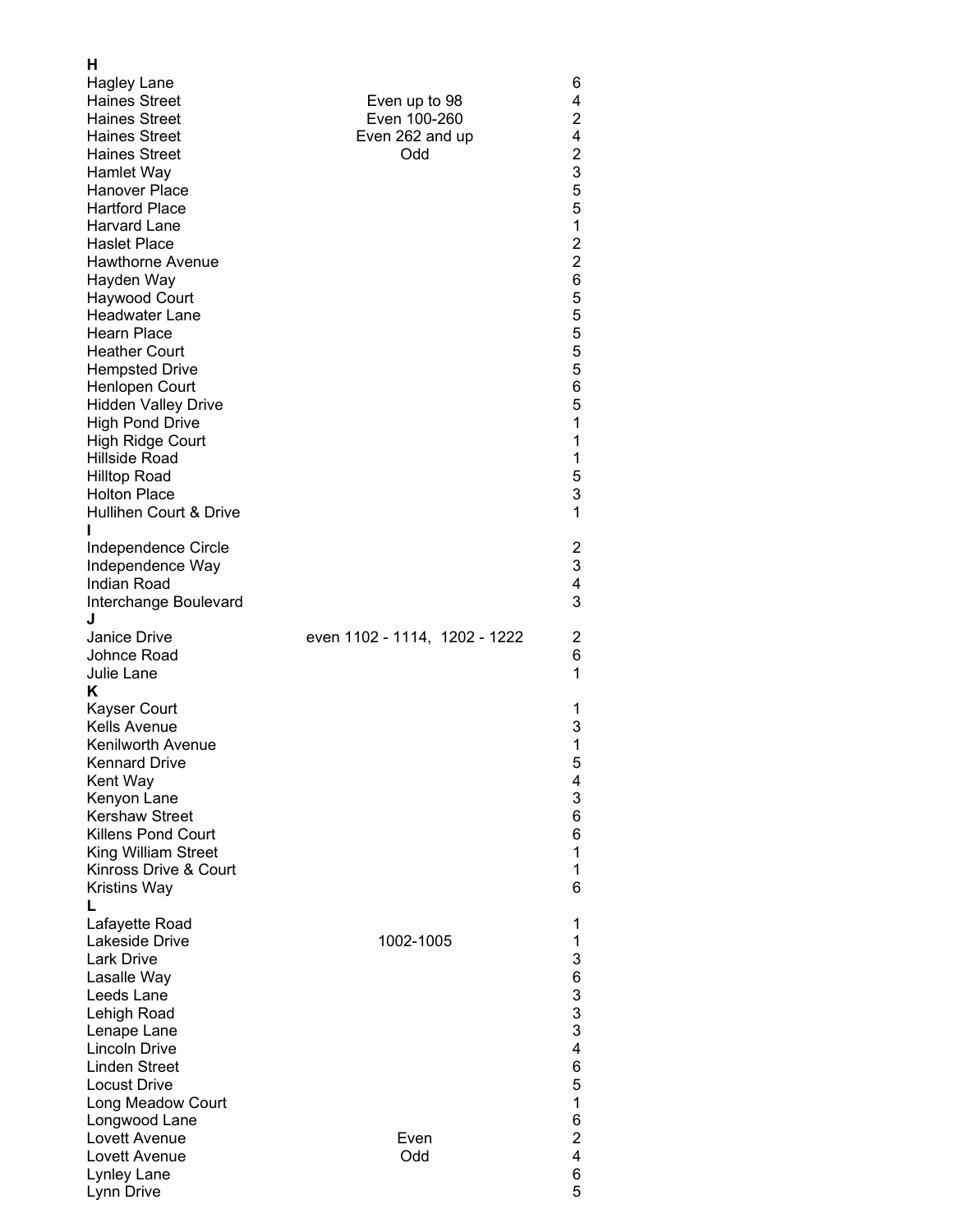<span id="page-4-3"></span><span id="page-4-2"></span><span id="page-4-1"></span><span id="page-4-0"></span>

| м<br>MacDuff Court & Road                |                                     | 1                         |
|------------------------------------------|-------------------------------------|---------------------------|
| MacKenzie Drive                          |                                     | 1                         |
| <b>Madison Drive</b>                     |                                     | 4                         |
| Magnolia Circle                          |                                     | $\overline{\mathbf{c}}$   |
| <b>Main Street</b>                       | East even                           | 6                         |
| <b>Main Street</b>                       | East, odd to 43 inc.                | 6                         |
| <b>Main Street</b>                       | East odd 45 to 137 inc.             | 4                         |
| <b>Main Street</b>                       | East odd 141 and up                 | $\overline{\mathbf{c}}$   |
| <b>Main Street</b>                       | West even                           | 5                         |
| <b>Main Street</b>                       | West odd to 99                      | 6<br>1                    |
| <b>Main Street</b><br><b>Main Street</b> | West odd 101 and up<br>South        | 4                         |
| <b>Manns Avenue</b>                      |                                     | $\ensuremath{\mathsf{3}}$ |
| <b>Manuel Street</b>                     | 282                                 | 4                         |
| <b>Manuel Street</b>                     | 360-374 inc.                        | 3                         |
| <b>Markus Court</b>                      |                                     |                           |
| <b>Marvin Drive</b>                      |                                     | $\frac{3}{3}$             |
| <b>Mason Drive</b>                       | 207                                 | $\overline{1}$            |
| <b>Matthew Flocco Drive</b>              |                                     | $\overline{\mathbf{c}}$   |
| <b>McKean Place</b>                      |                                     | $\overline{c}$            |
| McKees Lane                              |                                     | 6                         |
| <b>McKinley Drive</b>                    |                                     | 4                         |
| <b>Meadow Wind Circle</b>                |                                     | 6                         |
| <b>Meriden Drive</b>                     |                                     | $\frac{5}{3}$             |
| Mia Drive                                |                                     |                           |
| Middle Road<br><b>Mill Station Drive</b> | East and West                       | 6533                      |
| <b>Millstone Drive</b>                   |                                     |                           |
| <b>Minquil Drive</b>                     |                                     |                           |
| Mistletoe Court                          | East and West                       | 6                         |
| Moss Court                               |                                     | 6                         |
| <b>Mulberry Road</b>                     | $0 - 9$ only                        | $\boldsymbol{2}$          |
| Munro Road                               |                                     | 3                         |
| Murray Road                              |                                     | 4                         |
| <b>Murray View Court</b>                 |                                     | $\overline{2}$            |
| N                                        |                                     |                           |
| Nancy's Way                              | 1, 2, 4                             | 6                         |
| Nathan Hale Court                        |                                     | 1                         |
| Nemours Lane                             |                                     | 6                         |
| <b>Nethy Drive</b>                       |                                     | $\mathbf{1}$              |
| <b>New Street</b><br>New London Avenue   |                                     | 6<br>5                    |
| New London Road                          | odd to 437; even to 438             | 5                         |
| Nightingale Circle                       |                                     | 6                         |
| <b>North Street</b>                      |                                     | 6                         |
| Nottingham Road                          | to 525, 705, 711, 715, 723, 1017    | 1                         |
| O                                        |                                     |                           |
| <b>O'Daniel Avenue</b>                   |                                     | 3                         |
| Odessa Way                               |                                     | 6                         |
| Ogletown Road                            | 401, 501, 701, 1001                 | $\overline{\mathbf{c}}$   |
| Old Chestnut Hill Road                   |                                     | $\overline{2}$            |
| Old Cooch's Bridge Road                  | to 1242                             | $\overline{\mathbf{c}}$   |
| Old Oak Road                             |                                     | $\mathbf 1$               |
| Old Paper Mill Road                      | only 350, 357, 359, 361             | 6                         |
| <b>Orchard Avenue</b>                    |                                     | $\overline{c}$            |
| <b>Orchard Road</b><br>Orchard Road      | below 300<br>300 and up             | 4<br>3                    |
| Oriole Drive                             |                                     | 3                         |
| P                                        |                                     |                           |
| Pagoda Lane                              |                                     | 1                         |
| Panorama Drive                           |                                     | 1                         |
| Paper Mill Road                          | Even to 382 and 388, 390, 392, 394, | 6                         |
|                                          | 400, 402, 408, 410, 416             |                           |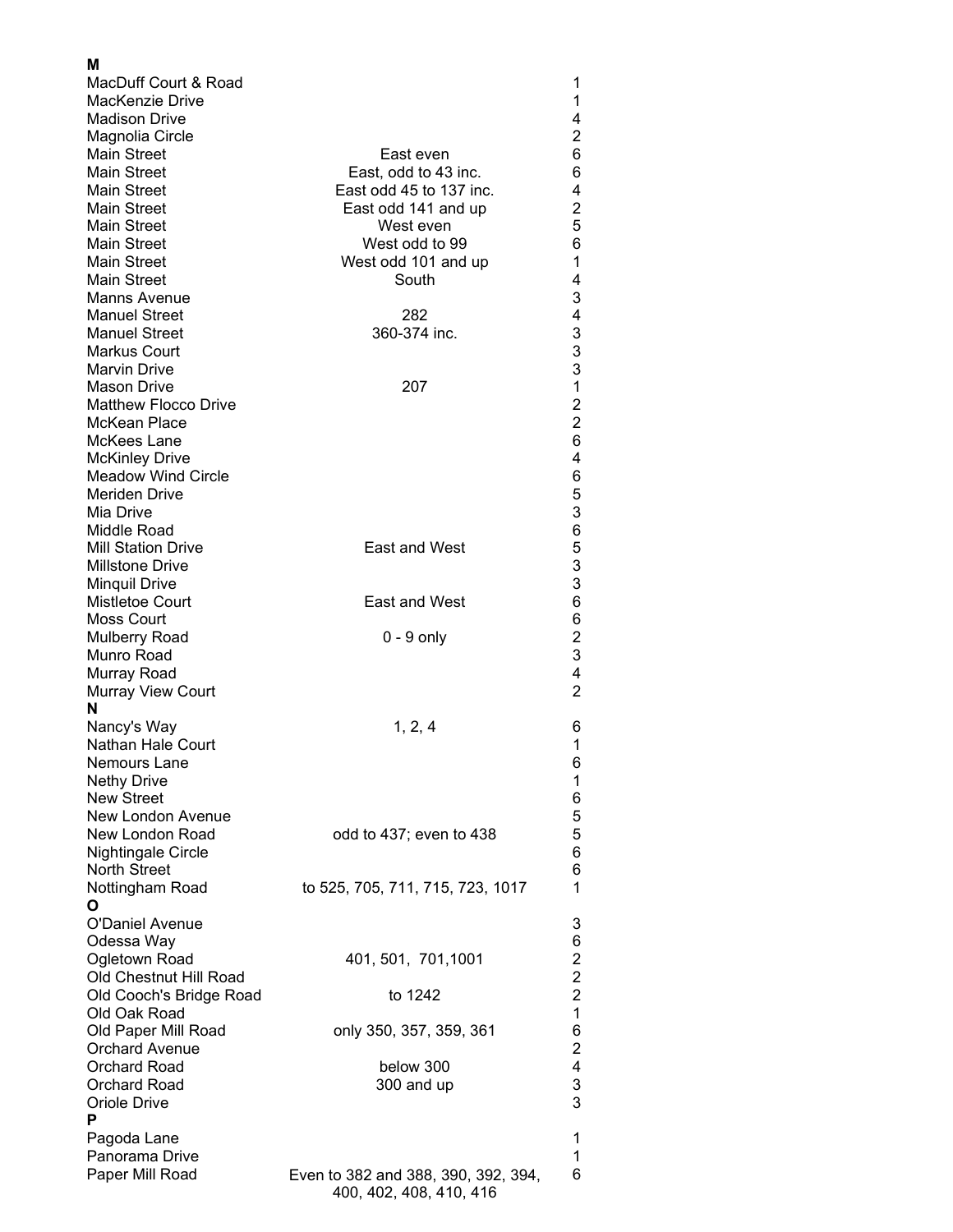<span id="page-5-2"></span><span id="page-5-1"></span><span id="page-5-0"></span>

| Paper Mill Road                      | Odd to 363, 751      | 6                            |
|--------------------------------------|----------------------|------------------------------|
| <b>Park Drive</b>                    |                      | 3                            |
| Park Place                           | East even to 200     | 4                            |
| Park Place                           | East even 202 and up | $\overline{\mathbf{c}}$      |
| Park Place                           | East odd             | 3                            |
| Park Place                           | West even            | 4                            |
| Park Place                           | West odd             | 3                            |
| <b>Patrick Henry Court</b>           |                      | 1                            |
| Peach Road                           |                      | 4                            |
| <b>Pennwood Street</b>               |                      | 3                            |
| Pheasant Run & Way                   |                      | $\mathbf 1$                  |
| Phelps Lane                          |                      | 3                            |
| <b>Phillips Avenue</b>               |                      | 3                            |
| Phillips Mill Lane                   |                      | 5                            |
| <b>Pickett Lane</b>                  |                      | $\mathbf{1}$                 |
| Pike Way                             |                      | $\frac{2}{3}$                |
| <b>Plymouth Drive</b>                |                      |                              |
| <b>Point Avenue</b>                  |                      | 5                            |
| Pomeroy Lane                         |                      | 6                            |
| Poplar Avenue                        |                      | $\overline{c}$<br>6          |
| Possum Hollow Road                   | 5, 11                | 6                            |
| <b>Prospect Avenue</b>               |                      |                              |
| Q<br>Quail Lane                      |                      | 1                            |
| Queen Mary Drive                     | 3 and 4 only         | 1                            |
| R                                    |                      |                              |
| <b>Radcliffe Drive</b>               |                      | 1                            |
| <b>Rahway Drive</b>                  |                      | $\mathbf 1$                  |
| <b>Ranch Court</b>                   |                      | 6                            |
| <b>Ray Street</b>                    |                      | 5                            |
| Red Pine Circle                      |                      | 5                            |
| <b>Register Drive</b>                |                      | 6                            |
| <b>Renee Court</b>                   |                      | 5                            |
| <b>Retreat Avenue</b>                | <b>East and West</b> | 3                            |
| <b>Rising Road</b>                   |                      | 5                            |
| <b>Ritter Lane</b>                   |                      | 3                            |
| Rock Lane                            |                      | 3                            |
| Rockmoss Avenue                      |                      | $\mathbf{1}$                 |
| Rockwood Court                       |                      | 6                            |
| <b>Rose Street</b>                   |                      | 5                            |
| <b>Russell Lane</b>                  |                      | 3                            |
| S                                    |                      |                              |
| Sawmill Court                        |                      | 1                            |
| <b>Sandy Drive</b>                   |                      | 3                            |
| Scholar Way (Drive)                  |                      | $\overline{\mathbf{c}}$<br>5 |
| Scotch Pine Road<br>Shenandoah Drive |                      |                              |
| <b>Shetland Court</b>                | East and West        | 6<br>1                       |
| <b>Short Lane</b>                    |                      | 3                            |
| <b>Shull Drive</b>                   |                      | 3                            |
| <b>Sluice Court</b>                  |                      | 1                            |
| Smoke Rise Lane                      |                      | 4                            |
| Socum Court                          |                      | 4                            |
| Spring Water Way                     |                      | 1                            |
| <b>Squirrel Lane</b>                 |                      | 1                            |
| <b>Stafford Avenue</b>               | 375 - 427            | $\overline{\mathbf{c}}$      |
| <b>Stamford Drive</b>                |                      | 5                            |
| <b>Stone Barn Court</b>              |                      | 1                            |
| Suburban Drive                       |                      | 3                            |
| Sue Lane                             |                      | 1                            |
| <b>Sunset Road</b>                   |                      | 4                            |
| Susquehanna Circle                   |                      | 3                            |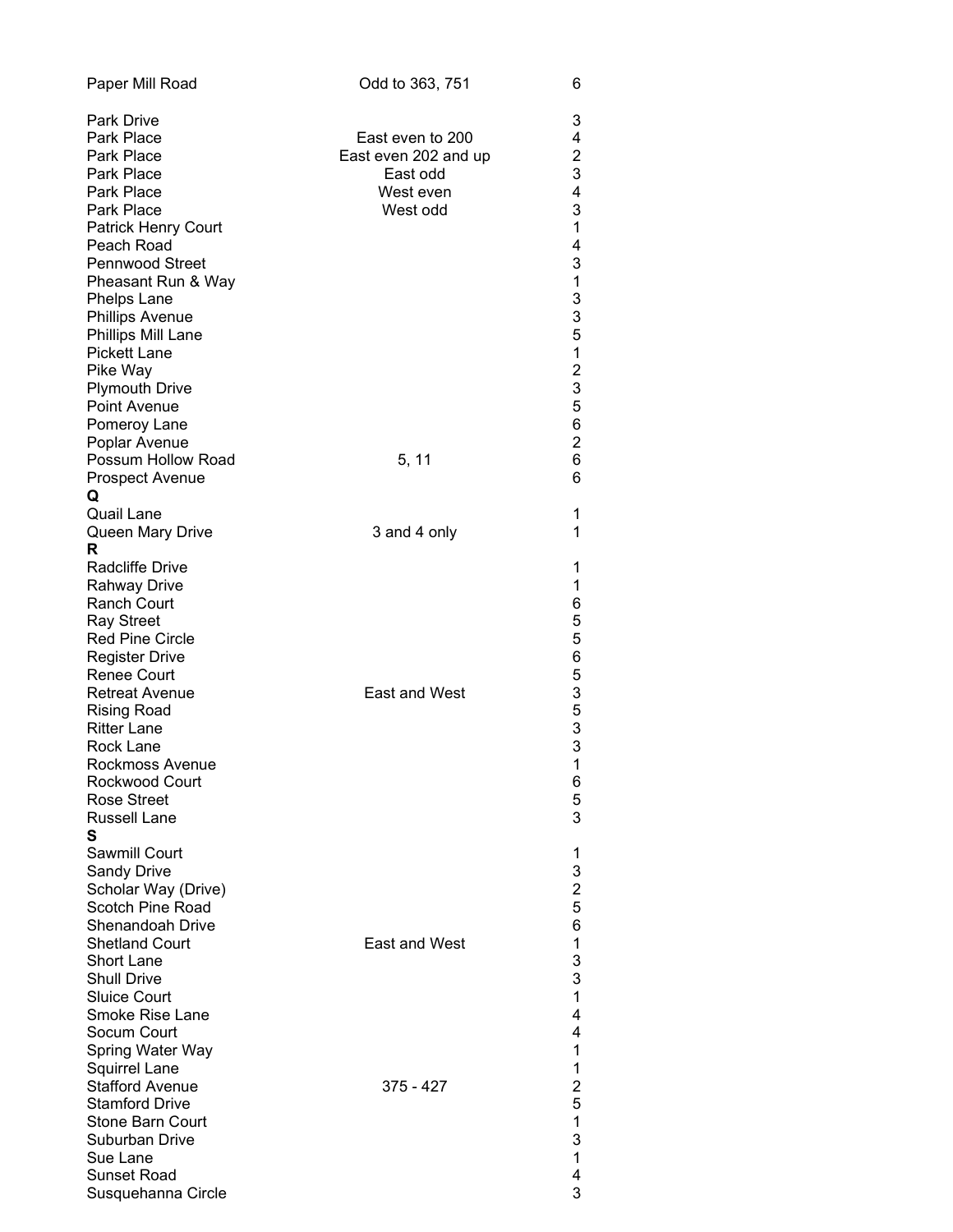<span id="page-6-1"></span><span id="page-6-0"></span>

| Sutton Way<br><b>Swallow Circle</b><br><b>Swarthmore Drive</b><br><b>Sypherd Drive</b><br>т |                                    | 1<br>1<br>3<br>$\mathbf{1}$      |
|---------------------------------------------------------------------------------------------|------------------------------------|----------------------------------|
| Tanglewood Lane<br><b>Tantallon Court</b><br><b>Terrace Drive</b><br><b>Terry Lane</b>      |                                    | 1<br>1<br>6<br>5                 |
| The Green<br>The Green                                                                      | Under 99<br>100 and up             | 6<br>4                           |
| <b>Thompson Circle</b><br>Thompson Lane                                                     | 7, 9, 91, 101, 111, 121, 131, 141, | $\overline{c}$<br>$\overline{1}$ |
| Thorn Lane                                                                                  | 151, 161, 171                      | 3                                |
| <b>Thorn Lane</b><br><b>Timber Creek Lane</b><br>Timber Ridge Court                         | 11, 21, 31, 41, 51, 61, 71, 81     | 4<br>1<br>1                      |
| <b>Timberline Drive</b><br><b>Townsend Road</b>                                             | under 200                          | 1<br>4                           |
| <b>Townsend Road</b>                                                                        | 400 and higher                     | 3                                |
| <b>Townview Lane</b>                                                                        | North and South                    | $\mathbf 1$                      |
| <b>Trout Stream Drive</b><br>Tufts Lane                                                     |                                    | $\overline{c}$<br>$\mathbf{1}$   |
| <b>Turnbridge Road</b>                                                                      |                                    |                                  |
| <b>Twin Lakes Boulevard</b>                                                                 | North and South                    | $\frac{2}{3}$                    |
| Tyre Avenue<br>v                                                                            |                                    | $\overline{2}$                   |
| <b>Valley Road</b>                                                                          | 100, 101, 511, 701                 | 1                                |
| <b>Vassar Drive</b>                                                                         |                                    | 1                                |
| <b>Veterans Drive</b>                                                                       |                                    | 4                                |
| <b>Veterans Lane</b><br>Victoria Court                                                      |                                    | 4<br>$\overline{\mathbf{c}}$     |
| Village Road                                                                                | East and West                      | $\overline{c}$                   |
| Virginia Place                                                                              | Only 23                            | 5                                |
| w<br><b>Wakefield Drive</b>                                                                 |                                    | 5                                |
| <b>Walker Way</b>                                                                           |                                    | 6                                |
| <b>Washington Street</b>                                                                    |                                    | $\overline{2}$                   |
| <b>Waterworks Lane</b>                                                                      |                                    | 3                                |
| Webb Road<br><b>Welsh Tract Road</b>                                                        | Through 180                        | 1<br>3                           |
| West Ridge Court                                                                            |                                    | 1                                |
| <b>Westfield Drive</b>                                                                      |                                    | 3                                |
| <b>Wharton Drive</b><br><b>White Clay Drive</b>                                             |                                    | 6<br>6                           |
| <b>Whitechapel Drive</b>                                                                    |                                    | $\overline{\mathbf{c}}$          |
| Whitherspoon Lane                                                                           |                                    | $\overline{2}$                   |
| <b>Wilbur Street</b><br>Willa Road                                                          |                                    | 6<br>3                           |
| <b>Willington Square Way</b>                                                                |                                    | 6                                |
| <b>Wilshire Lane</b>                                                                        |                                    | 5                                |
| <b>Wilson Road</b>                                                                          |                                    | $\mathbf{1}$                     |
| <b>Wilson Street</b><br><b>Windsor Drive</b>                                                |                                    | 5<br>5                           |
| <b>Winfield Drive</b>                                                                       |                                    | 5                                |
| <b>Winslow Road</b>                                                                         |                                    | 4                                |
| <b>Winterthur Lane</b><br><b>Wollaston Avenue</b>                                           |                                    | 6<br>3                           |
| <b>Wood Song Circle</b>                                                                     |                                    | 6                                |
| Woodhill Drive & Court                                                                      |                                    | 5                                |
| Woodlawn Avenue<br>Woodshaw Road                                                            | (aka Woodland)                     | $\overline{c}$<br>$\overline{1}$ |
| <b>Woodsman Drive</b>                                                                       |                                    | 1                                |
|                                                                                             |                                    |                                  |